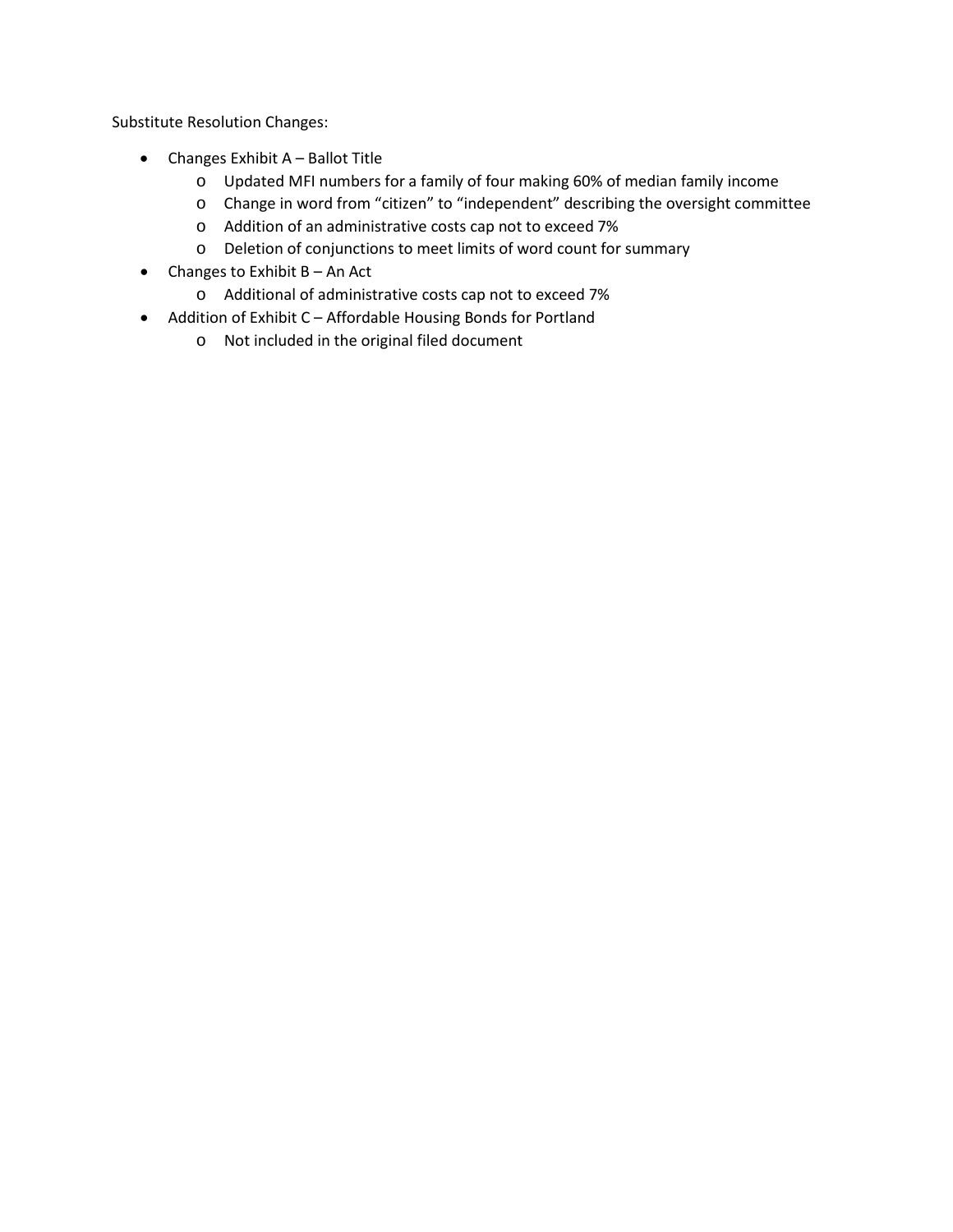#### **Caption**

Bonds to fund affordable housing.

#### **Question**

Shall Portland issue bonds, fund affordable housing for low income families, seniors, veterans, people with disabilities; require public oversight?

*If the bonds are approved, they will be payable from taxes on property or property ownership that are not subject to the limits of sections 11 and 11b, Article XI of the Oregon Constitution.*

#### **Summary**

Measure would authorize \$258,400,000 in general obligation bonds for affordable housing for low income households.

Bonds will be used to build new housing, purchase**,** and/or rehabilitate existing housing to maintain affordability, prevent displacement, allow residents to remain in their homes.

Housing will contain a mix of unit sizes. Some units will be accessible for low-income people with disabilities, and seniors. Housing may include space to provide products and services for residents.

Affordable means rents restricted by designated household size and income level for the dwelling. Low income means a household making 60% or less of median family income; lower income thresholds for some units; flexibility for existing residents and hardship. In 2016, 60% of median family income for a family of four is \$44,100 **\$43,980** per year.

A five-member citizen **independent** oversight committee will review bond expenditures; provide annual reports.

Tax rate for this measure is estimated to be \$0.4208 per \$1,000 of assessed value. Bonds may be issued in multiple series. Annual audits required. **Administrative costs cannot exceed seven percent.**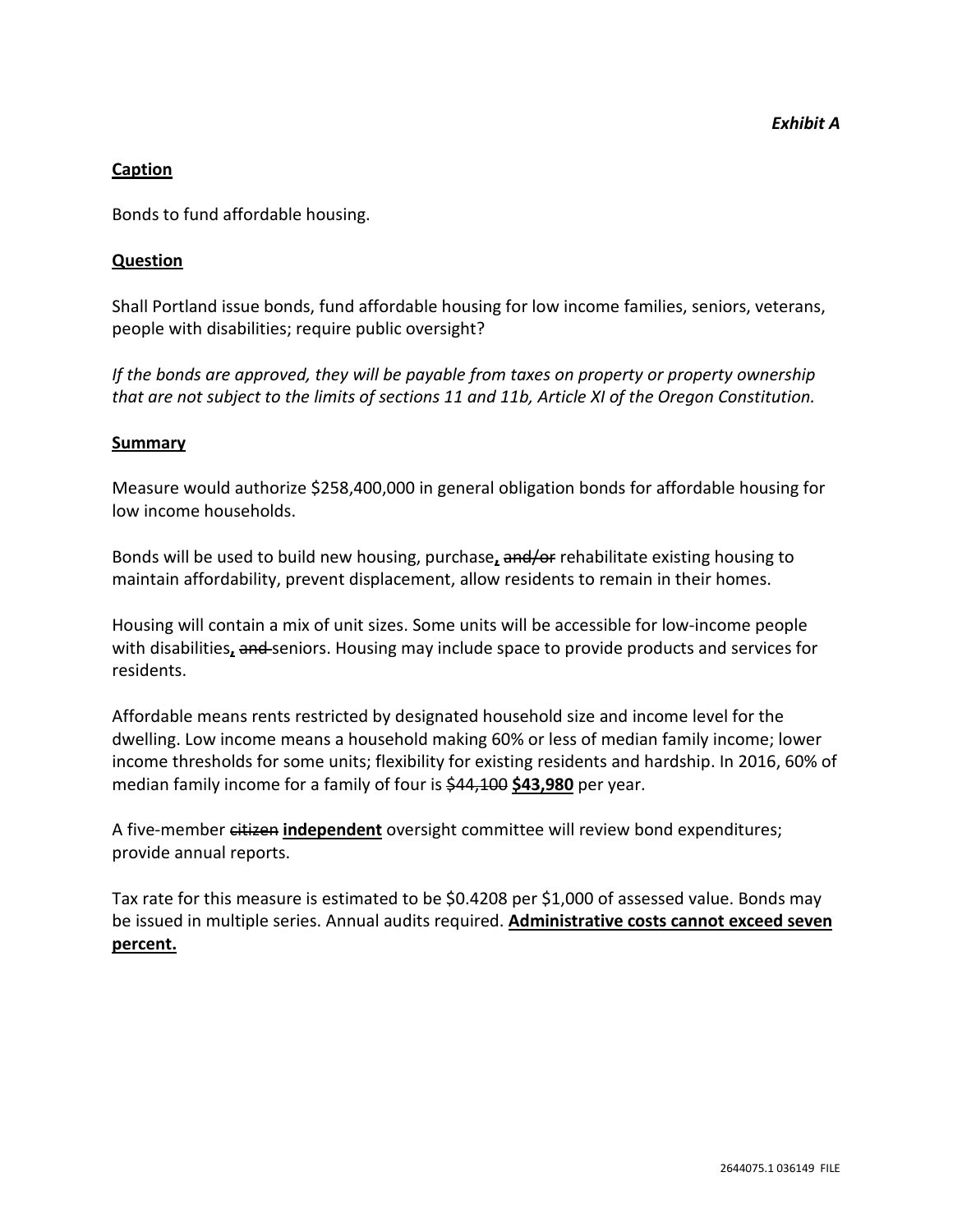#### AN ACT

A Measure authorizing the City Council of the City of Portland to issue general obligation bonds in the amount of \$258,400,000 for capital improvements for affordable housing, to be repaid from property taxes levied outside constitutional limitations.

#### BE IT ENACTED BY THE PEOPLE OF THE CITY OF PORTLAND, OREGON:

Section 1. Pursuant to Sections 7-201 and 7-203 of the Charter of the City of Portland, the Council is authorized to issue bonds, in the aggregate amount not to exceed \$258,400,000, which shall be general obligations of the City. The proceeds from such bonds shall be placed in a special fund to be established by the Council, and shall be used for capital costs for affordable housing purposes, including acquisition, construction, reconstruction, rehabilitation, capital maintenance and capital repairs, of facilities to provide housing affordable to individuals and households whose income does not exceed 60% of median family income. Such housing may be of any type, including but not limited to single-family, multi-family, houses, apartments, and/or the land on which such facilities are located or may be constructed. Housing units may be designated for different income levels, between 0% and 60% of median family income. Housing units may be designated for particular household sizes. "Affordable" means rents are restricted by designated household size and income level for the dwelling. Bond funds may be used only for capital costs for affordable housing. **No more than 7% of the special fund may be spent, to the extent permissible under Article XI, section 11L(5) of the Oregon Constitution, for expenses associated with administering the fund, including the issuance of the bonds.** The Council may authorize inclusion in any project under this Act space not exceeding 20% of the size of that project, for provision of services, including but not limited to child care facilities, groceries, pharmacies, community rooms, food service, neighborhood retail and leasing offices, to serve the residents of the facilities that are the subject of the project. The Council may provide for eligibility rules for residents that temporarily relax or waive the limitations on qualifying income when necessary to avoid undue hardship or to avoid displacement of persons residing in housing at the time it is acquired. The Council shall appoint an oversight committee to review bond expenditures and provide to the Council annual reports on the same. The Council may issue the bonds in one or more series. These general obligation bonds are specifically authorized, and shall not be counted as within the limitation of Section 7-204 of the Charter of the City of Portland. Taxes imposed to pay the principal and interest on these bonds shall not be limited by Sections 11 and/or 11b of Article XI of the Constitution of the State of Oregon, but rather are hereby specifically authorized and shall be in addition to all other taxes that may be levied according to law.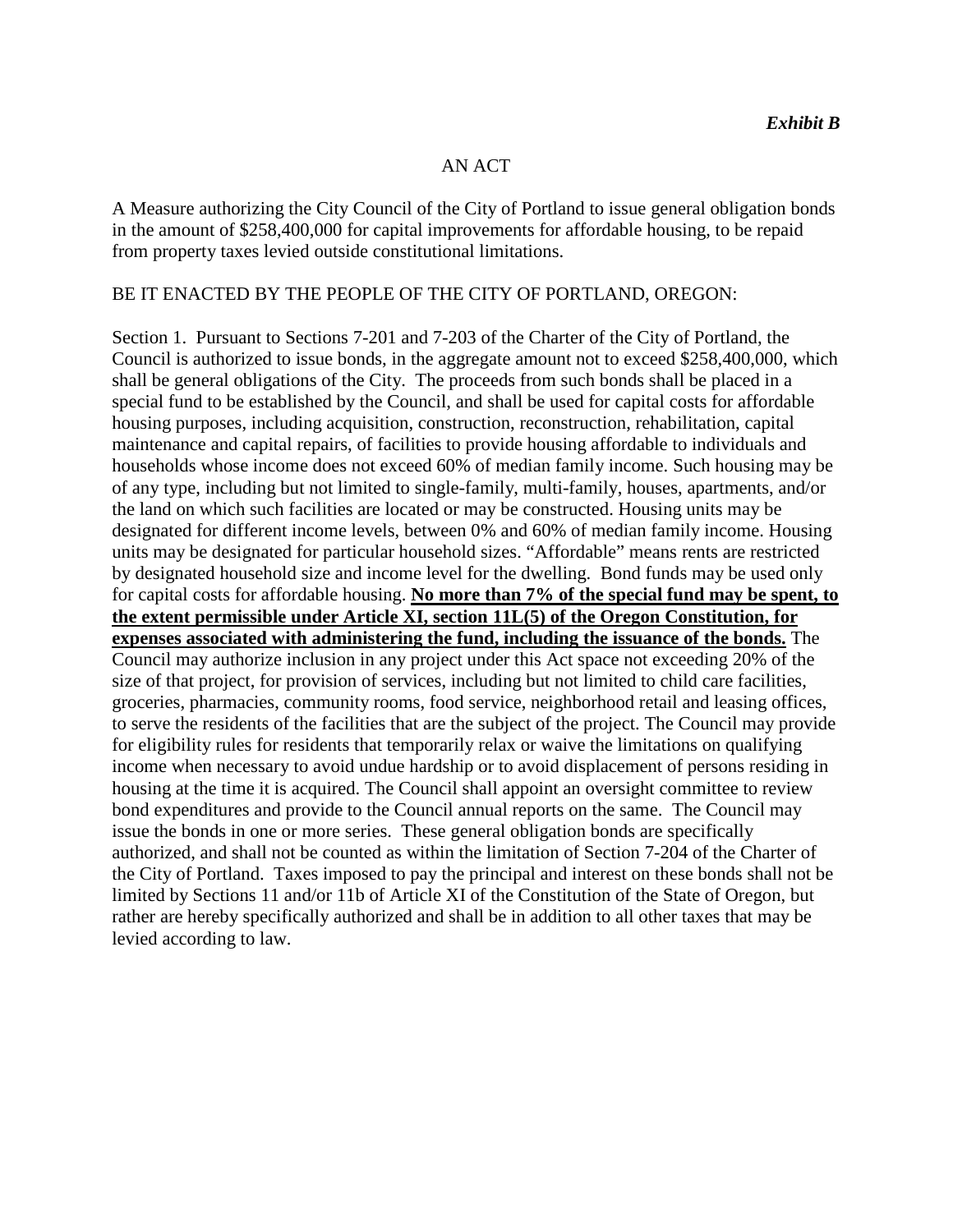

# CITY OF **PORTLAND, OREGON**

# PORTLAND HOUSING BUREAU

**Dan Saltzman, Commissioner** Kurt Creager, Director 421 SW 6th Avenue, Suite 500 Portland OR 97204 (503) 823-2375 Fax (503) 823-2387 www.portlandonline.com/PHB

*Exhibit C* 

Date: June 27, 2016

To: Portland City Council

From: Kurt Creager, Director, Portland Housing Bureau



Re: Affordable Housing Bond for Portland

Commissioner Dan Saltzman and the Portland Housing Bureau are requesting City Council refer General Obligation Bond Authority for Affordable Housing to the voters in the November 2016 General Election. The bond authorization would allow the City to bond up to \$258.4 M with a 20 year term of repayment. It is estimated that the typical single family homeowner would pay \$75 a year, if the bonding authority were approved, at an expected rate of \$.4208 per thousand of assessed value.

The Portland Housing Bureau estimates that with a strategic issuance of bonds over a 5 to 7 year period the City would be able to create and preserve 1,300 units of new affordable housing.

### **Bond Production & Acquisition Goals**

A housing bond, if approved by voters, would provide capital to purchase, rehabilitate and thereby preserve existing affordable housing before it's irrevocably lost to economic forces. Of the total, an estimated 25% of the available capital would be used for this purpose (approximately 350 dwellings). New dwellings for seniors, veterans, families and people with disabilities would also be constructed with the remaining 75% of bond revenue (approximately 950 units). All dwellings acquired or built with bond proceeds would be affordable to households under 60% of the Median Family Income (MFI) which in 2016 is \$43,980 for a family of four.

Of the 1300 proposed total units, 600 units would be targeted to people with incomes below 30% of the MFI which is \$22,000 for a family of four or \$15,400 for a single person. HUD defines these households as *Extremely Low Income* and PHB studies indicate the greatest need for housing among this population, citywide. In addition, the PHB is planning on 50% of the new dwellings to be *familysized* consisting of a mix of two and three bedroom units not customarily found in the private market.

### **Oversight, Accountability & Fiscal Stewardship**

A five-member independent bond oversight committee will be formed to review the bond expenditures and provide annual reports to Council. Each member of the City Council will appoint one member of the community to the oversight committee. The Chair would be appointed by the Commissioner in Charge of Housing. Those appointments will be complete at the time of the first bond issuance ordinance to City Council estimated to occur on or about July 1, 2017. All five (5)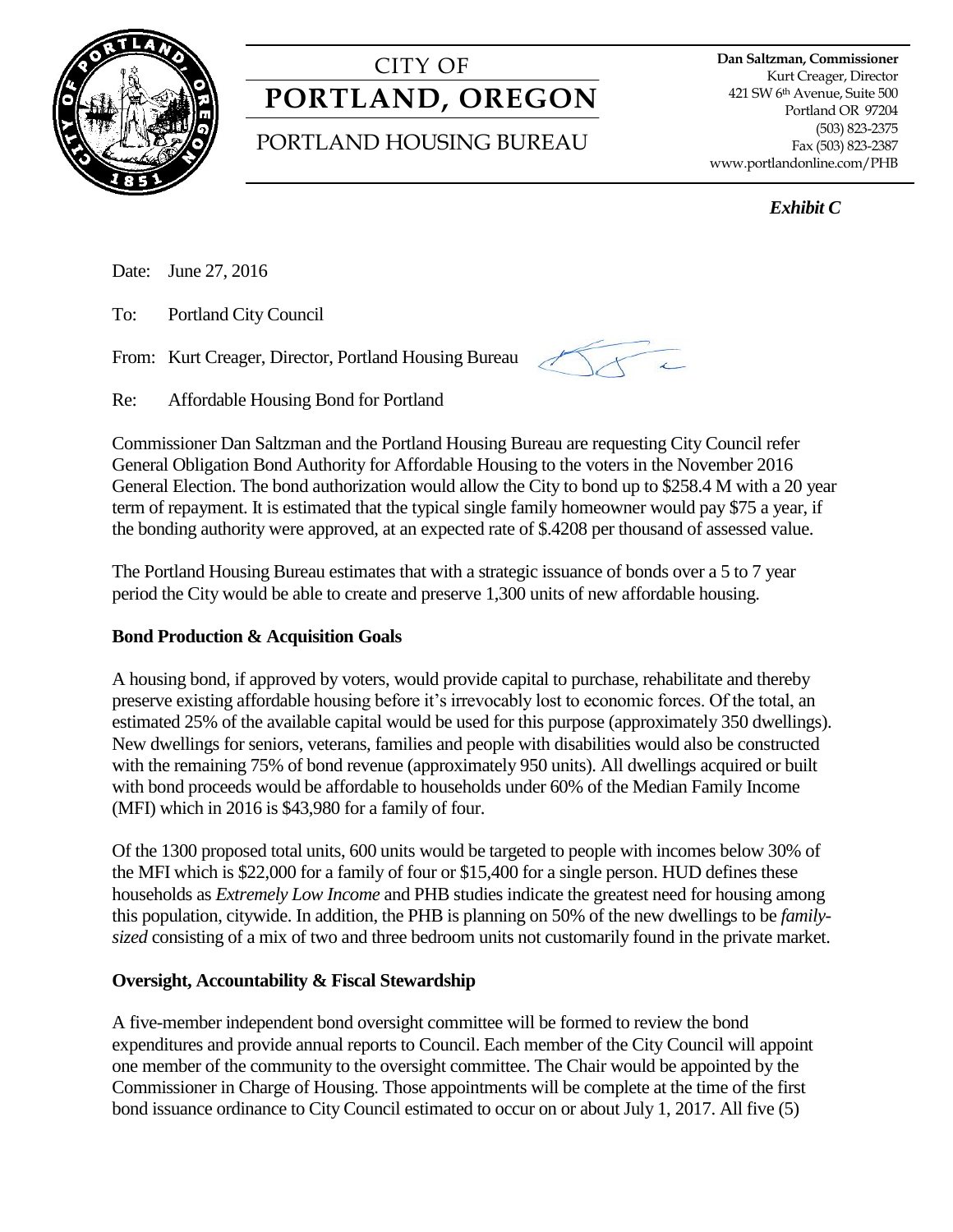members serve without compensation and are subject to public disclosure and conflict of interest statutes. Terms are anticipated to be five (5) years, renewable, until the available bond proceeds are expended and the final audit concluded and transmitted to the City Council.

An independent entity will complete financial and performance audits to ensure that projects funded by the bond are consistent with stated voter intent. The auditor's reports will be made available to the public.

Expenses associated with administering the bond, including the issuance of the bonds, will be capped at no more than 7 percent. Though we project administrative costs of five percent.

# **Capital Finance Plan**

PHB has modeled the dynamic interplay of revenue from the General Obligation Bond with other resources annually appropriated by the City Council including Tax Increment Financing, Community Development Block Grant (CDBG), HOME Investment Partnerships Act and Construction Excise Tax revenue. The chart below describes how the Bond Proceeds (in purple) would be distributed over the course of the issuance.



Note: Tax Increment Financing resources (shown in blue) available in FY 2016-2017 and 2017-2018 were largely allocated in the Notice of Funding Availability (NOFA) announced April 20, 2016.

The general obligation bonds would be issued over five (5) years, but revenue would be expended over up to eight (8) years, as shown. This is in anticipation that the later tranches of bond revenue would be used for new construction and the attendant time necessary (18-36 months) to bring a new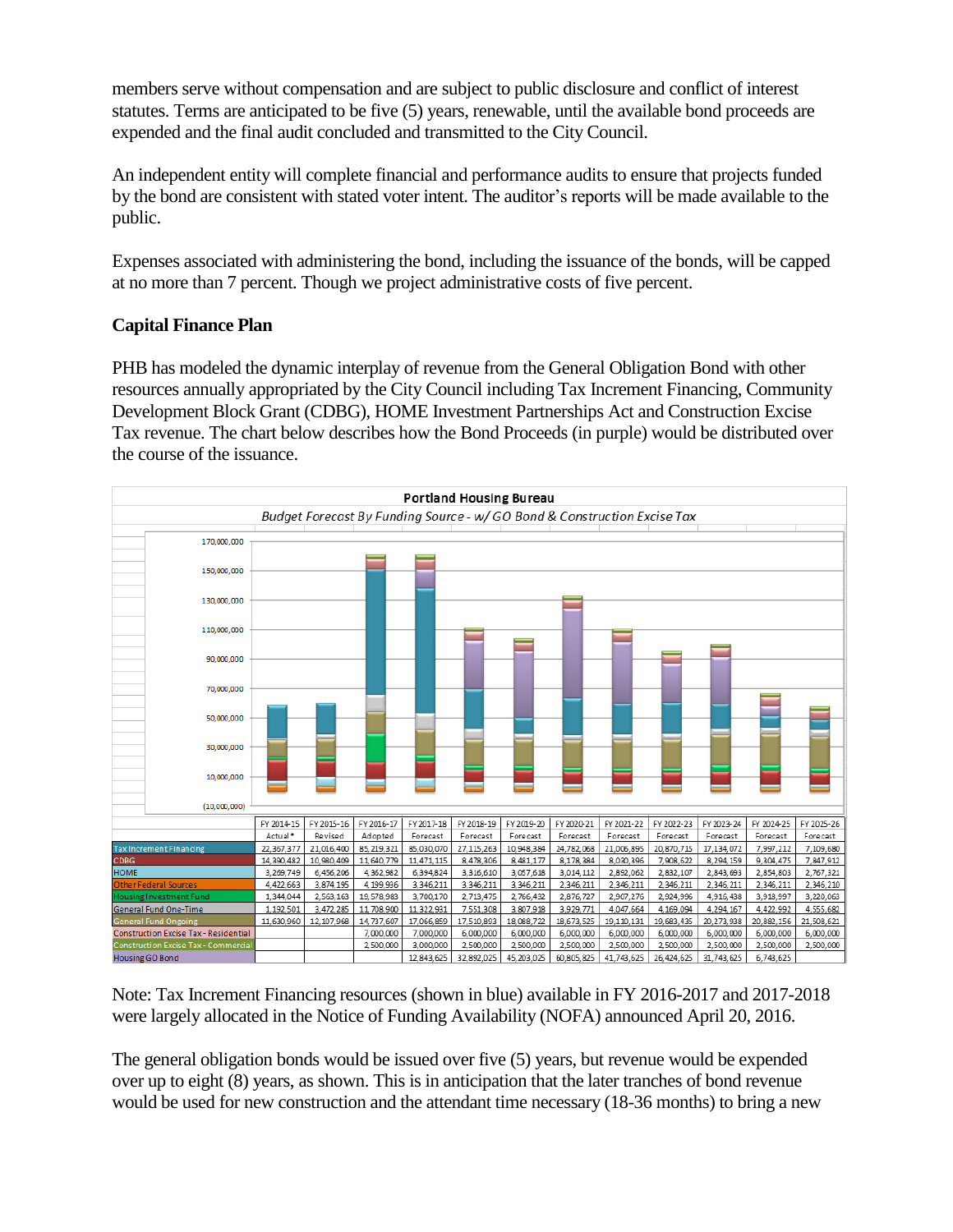construction project to fruition. The schedule allows for the bonds to be expended in full within three years of each issue.

# **Housing Models, Operating Subsidies and Workflow Sequencing:**

The first bond expenditures are anticipated to consist of land and building acquisition followed by rehabilitation and finally, new construction. The PHB will work in collaboration with Home Forward on asset management and the alignment of Housing Choice Vouchers (Section 8) Rental Assistance Vouchers and Veterans Affairs Supportive Housing (VASH) Vouchers to attach rent subsidies to approximately a 1/3 or 400 dwelling units. This will help ensure extremely low income households do not pay in excess of 30% of their income on rent.

### **Program Goals, Outputs and Outcomes**

- Acquire and preserve or produce at least 1,300 affordable dwelling units against a current need of 23,845 units;
- 100% of the beneficiaries will be low income (at or below 60% of the MFI) including seniors, veterans, families and people with disabilities (or combinations thereof);
- Goal to serve 600 of the households at or below 30% of the MFI (less than \$22,000 for a family of four);
- Goal to serve 50% of the households whom are in need of family-sized  $(2 \& 3 \text{ Bedroom})$ dwellings;
- Approximately 2,900 Portlanders would reside in the 1,300 bond-financed dwellings;
- Estimate that 50,000-58,000 Portlanders will benefit from 1,300 new or preserved dwellings over a sixty (60) year period;
- Affordable means rent restricted by designated household size and income level for the dwelling unit;
- City bond proceeds will enable existing market rate but affordable housing to be preserved, improved and stabilized for public benefit;
- Net cash flow (after operating expenses and depreciation) if any, will be dedicated for routine maintenance to ensure financial sustainability over the economic life of the properties;
- Ancillary community and resident support (wrap around) services will be proffered through contracts with community based organizations; and
- Some properties may have community rooms, neighborhood commercial or social service services accommodated on site to ensure resident health, safety and general welfare.

# **Bond Program Administration and Implementation**

 As described, administrative costs are limited to nor more than seven (7) percent of the par amount of the bonds. Administrative costs includes the cost of providing fiscal and performance audits; legal fees incurred by Bond Counsel; fiduciary and fund management expenses including overhead charged by the Office of Management & Finance; and project origination, underwriting and project management costs incurred by the Portland Housing Bureau.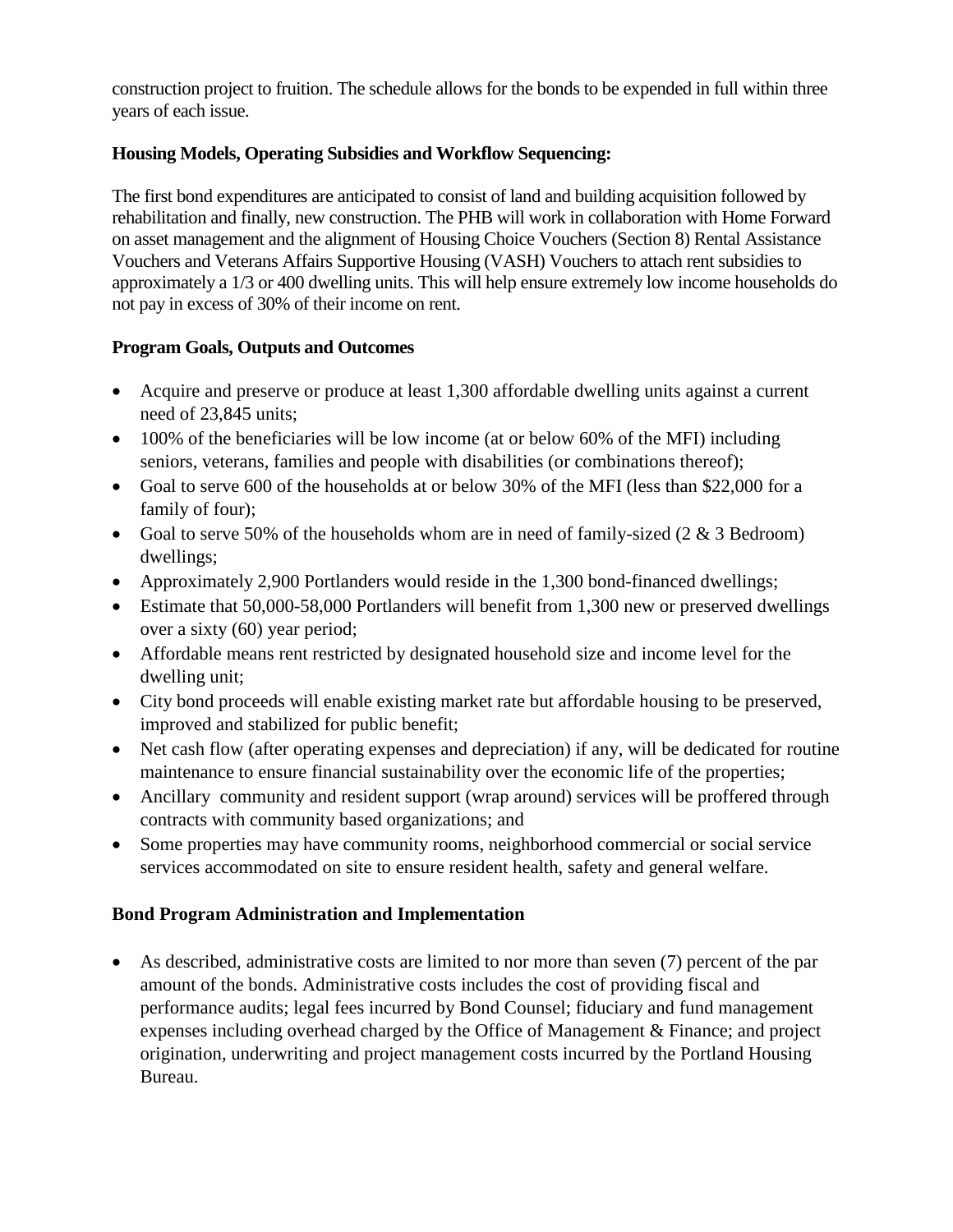- Project management costs include, but are not limited to appraisals, legal expenses associated with real estate acquisition, relocation (if any), title insurance/reports, environmental assessments (Phase 1 & 2), geotechnical reports and analyses, structural engineering and architectural design services, as appropriate.
- OMF and PHB staff time and direct expenses will be booked consistent with Governmental Accounting Standards Board (GASB) rules and regulations for capital projects.

# **Attachment**

*2016 Median Income Matrix published by PHB effective March 28, 2016.*